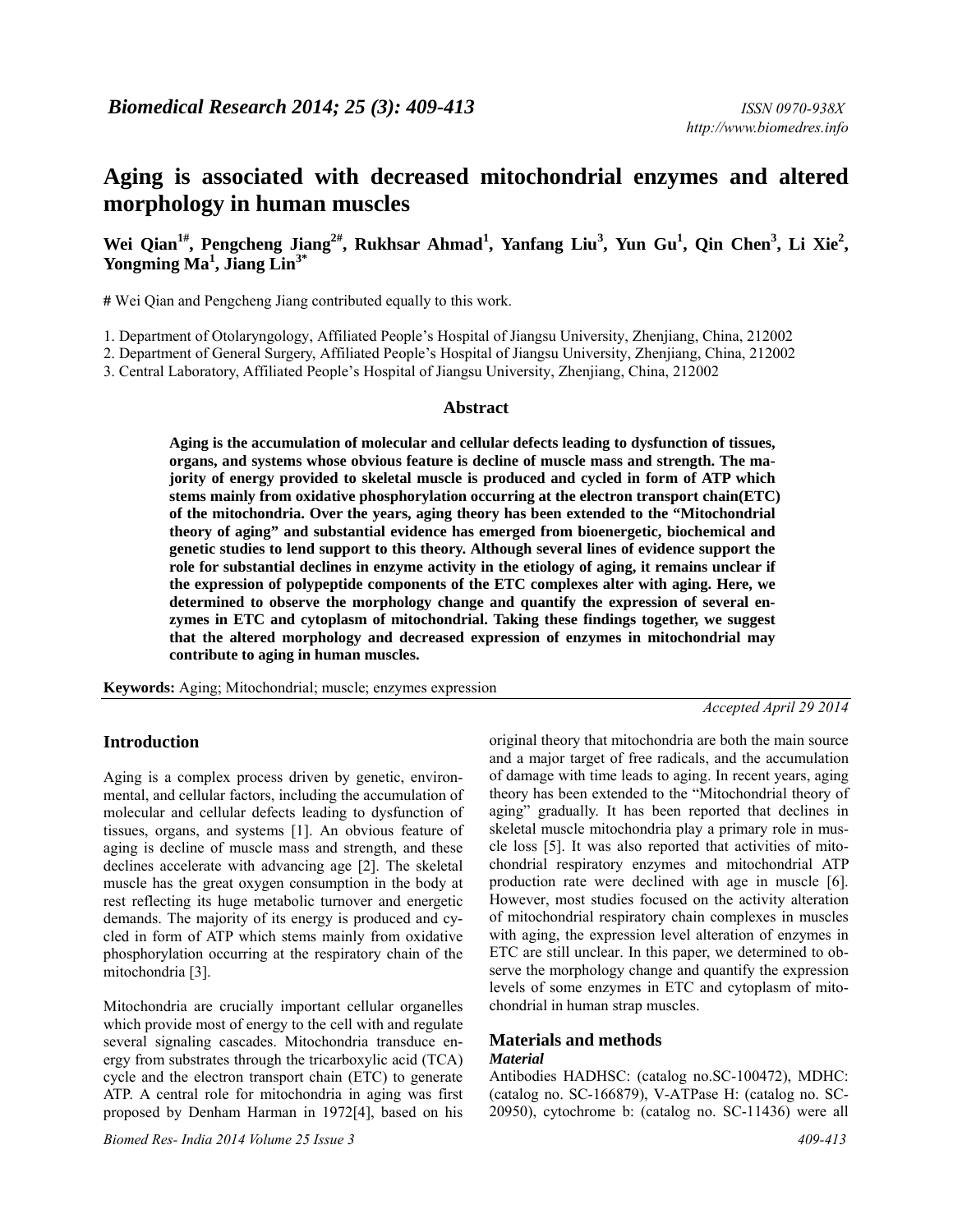the obtained from Santa Cruz Biotechnology company (Texas, USA). COX IV antibody (catalog no.4844) was purchased from Cell Signaling Technology (Boston, USA). NDUFA1 (catalog no.BA3676), SDHB (catalog no. BA3269) were purchased from Boster company (Wuhan, China).

### *Muscle samples*

Specimens of human strap muscles were collected from a total of 23 young patients (14 females/9 males aged from 25 to 44 years old) and 56 old patients (39 females/17 males aged from 45 to 82 years old) who were under going excision of thyroid adenoma. This investigation was approved by the Affiliated People's Hospital of Jiangsu University. All patients and relatives provided an informed consent.

# *TEM*

Fresh muscle were cut into small pieces of  $1mm<sup>3</sup>$  immediately and fixed in 5% glutaraldehyde. Samples were sent to Analysis and Testing Center of Nanjing Medical University. Five separately samples from each group were observed and the characteristic morphologic changes of muscles from young and the old groups were recorded.

#### *Tissue preparation and Immunohistochemistry*

Fresh muscle were fixed in 4% paraformaldehyde and embedded in paraffin. The blocks were cut into 4μm slices. Slices were baked in  $60^{\circ}$ C for 30min and dewaxed by xylene. After dewaxing and antigen unmasking, endogenous peroxidases were blocked by a solution of 90% methanol/3%  $H_2O_2$  for 15 min at room temperature (RT). Then the slides were blocked in blocking buffer for 20 minutes. The primary antibody were applied overnight at 4o C, after washing the biotin labeled second antibody were added for 20min, then the SABC were added for 20min. Finally, Add DBA immediately to slides and wait for color change. All the sections were cover slipped with neutral balsam, viewed with an Olympus microscope, and analyzed using Image J software.

### *Western blot analysis*

Fresh muscles were storage immediately in -80℃ when removed until use. Muscles were cut into small pieces and grinded with liquid nitrogen, then lysed with RIPA. Muscle lysates were electrophoresed on SDS polyacrylamide gels and transferred onto polyvinylidene difluoride membranes (Merck Millipore, USA). Membranes were blocked with  $5\%$  (w/v) BSA in TBST for 1 h at room temperature and incubated overnight with primary antibodies at 4℃, followed by HRP-conjugated second antibodies. The immunoreactive bands were detected by chemiluminescence (ECL Plus, Millipore) and relevant blots were quantified by densitometry using the accompanying computerized image analysis program.

### *Preparation of RNA and cDNA synthesis*

Fresh muscles were cut into small pieces and grinded with liquid nitrogen, then lysed with Trizol according to the manufacturer's instructions. Two micrograms of total RNA was reverse transcribed to cDNA in a total reaction volume of 40 μl containing  $5 \times$  buffer, dNTPs 10 mM each, random hexamers 10 μM, RNAsin 80 units and 200 units of MMLV reverse transcriptase. Samples were incubated for 10 min at 25°C, 60 min at 42°C, and then stored at -20°C.

# *RQ-PCR*

Real-time quantitative PCR was performed using Eva-Green dye (BIOTIUM, Hayward, CA, USA) on a 7300 Thermo cycler (Applied Biosystems, Foster City, CA, USA). Real-time fluorescent data were collected and analyzed with SDS 1.3 software (Applied Biosystems, Foster City, CA, USA). PCR was performed in a final volume of 25 μl, containing 100 ng of cDNA, 0.2 mM of dNTP, 4 mM of MgCl<sub>2</sub>, 0.4 μM of primers, 1.2 μl of EvaGreen, 1.0 U of Taq DNA Polymerase. Relative expression levels of the genes were calculated using the  $2^{-\Delta\Delta}$  method.

### *Statistical analysis*

Statistical analysis was performed using Prism5 (Graph-Pad Software). All experiments were performed at least in triplicate. Results were expressed as the mean± 95% confidence interval (CI). Statistical differences between groups were compared By Student's *t*-test to identify significantly different results. Values of  $P < 0.05$  were considered to be statistically significant.

# **Results**

# *Morphology comparison of mitochondrion under electron microscopy between young and old muscles*

To verify that mitochondria are involved in senility of muscle, we carried out morphological studies by electron microscopy. As demonstrated in Fig. 1, the mitochondrion from the young group showed normal structure and compact cristae. Compared with young muscles, mitochondria in old muscles appeared swelled, and the cristae were decreased and disordered, vacuolization of the matrix were also apparent (Fig. 1).

#### *Mitochondrion enzymes alter in young and old muscles detected by RQ-PCR and Western blot*

NADH dehydrogenase (ubiquinone)1 alpha subcomplex 1 (NDUFA1), succinate dehydrogenase complex, subunit B (SDHB), cytochrome b (Cytb), cytochrome c oxidase (COX, vacuolar-type H<sup>+</sup>-ATPase (V-ATPase H), malate dehydrogenase (MDH) and hydroxyacyl-Coenzyme A (CoA) dehydrogenase, short chain (HADHSC) were detected by RQ-PCR. The expression levels of NDUFA1, SDHB, COX and V-ATPase H were significantly higher in young muscles compared to old muscles ( $P$ <0.05. Expression Cytb was higher in young muscles than in old muscles, but the difference was not statistically significant. There were no statistical significance in MDH and HADHSC expression level between young muscles and old muscles (Fig. 2A). To confirm the RQ-PCR results, we detected the seven enzymes by Western blot.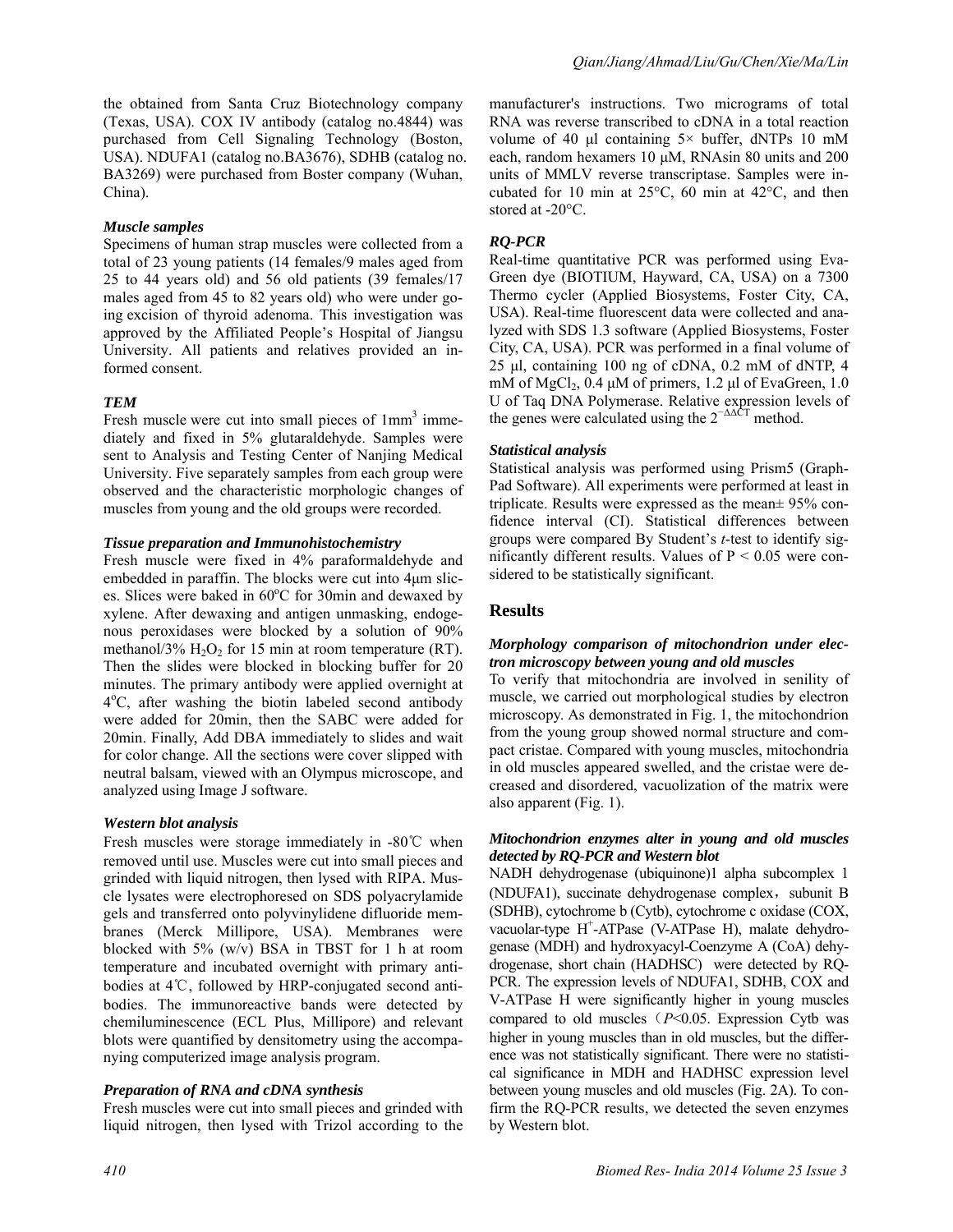#### *Mitochondrial enzymes in human aged muscles*



*Figure 1. Morphology of mitochondrial in young and old muscles was observed by transmission electron microscope. A: Mitochondrion morphology in young muscles. B: Mitochondrion morphology in old muscles. (40000×)* 



*Figure 2. RQ-PCR and western-blot analysis of the NDUFA1, SDHB, COX, Cytb, V-ATPase H, MDH, and HADHSC enzymes in young and old muscles. β-actin as loading control. A: Statistical analysis of RQ-PCR of the seven enzymes in young and old muscles. B: Western-blot results and statistical analysis of the seven enzymes in young and old muscles. (\*P<0.05, \*\*P<0.01)* 



*Figure 3. Immunohistochemical staining and statistical analysis of the NDUFA1, SDHB, COX, Cytb, V-ATPase H, MDH, and HADHSC enzymes in young and old muscles. PBS was as a blank control. (\*P<0.05, \*\*P<0.01)* 

The western blotting analyses yielded results that were similar with the RQ-PCR data while the difference of Cytb was statistically significant (Fig. 2B).

#### *Mitochondrion enzymes alteration detected by Immunohistochemistry*

In order to display enzyme positgioning more intuitively in the tissue, the seven enzymes were detected by Immunohistochemistry. It was shown that the expression levels of NDUFA1, SDHB, COX, Cytb and V-ATPase H were significantly higgher in young muscles compared to old muscles  $(P<0.05)$ . There were no statistical significance in MDH and HADHSC expression level between young muscles and old muscles (Fig. 3). These results were consistent with the western blot data.

#### **Discussion**

In recent years, a large number of studies have shown that the aging process of developmcfent was closely related to mitochondrial dysfunction[7-9]. The ultra microstructure of mitochondria has been fully understood by electron microscopy and other new technologies. Our study found that mitochondrial in old muscles became larger, cristae were decreased and disordered, loss of normal mitochondrial structure. These morphological anomalies associated with mitochondrial dysfunction. Therefore, observation of the mitochondrial ultra microstructure is an important indicator of cell senescence [10-11].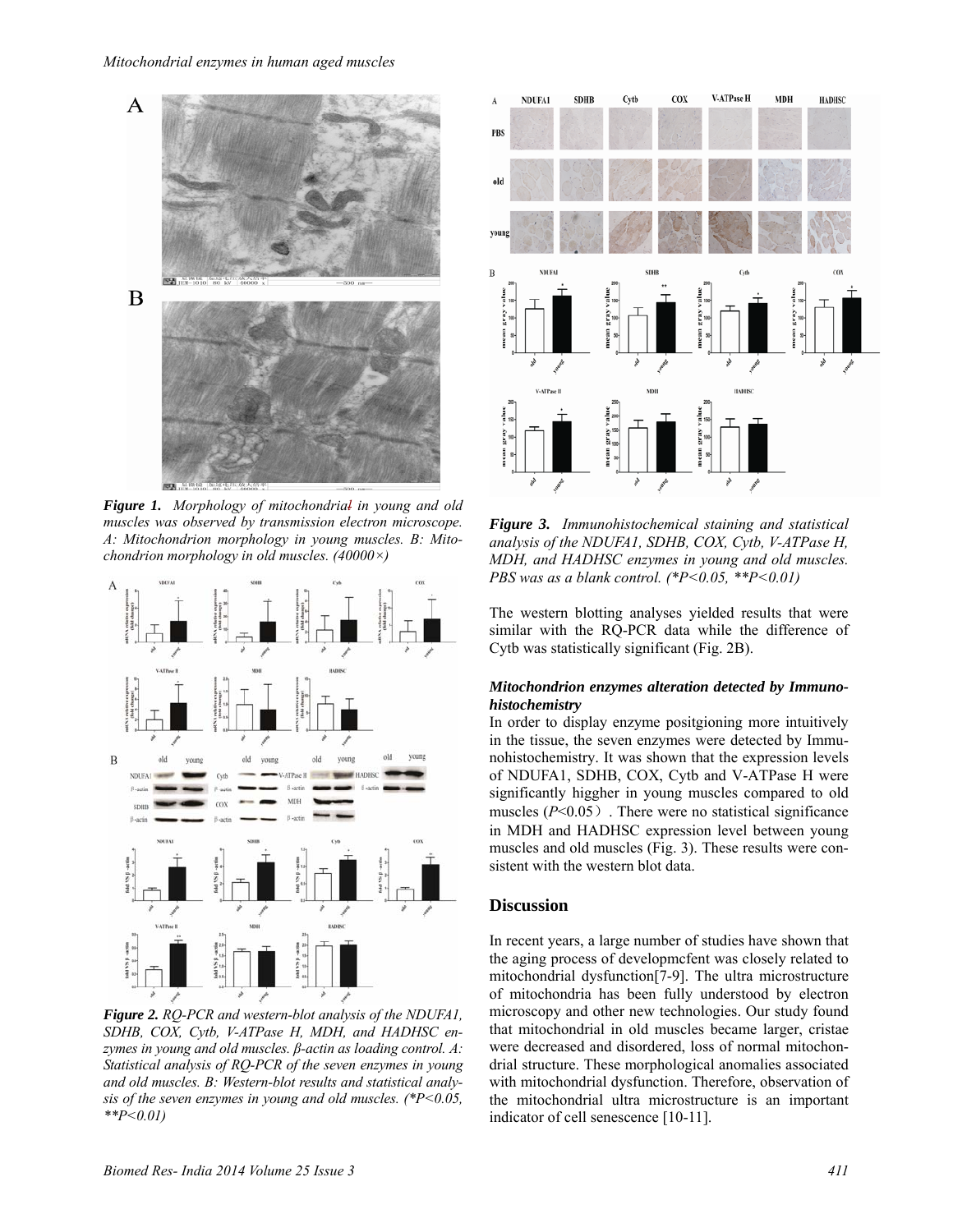Mitochondrial ATP production mainly relies on electron transport chain. Electron transport chain is composed of NADH- coenzyme Q1 reductase (complex I), succinodehydrogenase (complex II), ubiquinone cytochrome c reductase (complex III), cytochrome c oxidase ( complex IV) and ATPase ( complex V) . The ETC receive electrons from reducing equivalents NADH and FADH2, generated by dehydrogenase activity in the TCA cycle. Electrons move toward compounds with more positive oxidative potentials and the incremental release of energy during the electron transfer is used to pump protons (H+) into the intramembrane space. During the electron transfer, protons are always pumped from the mitochondrial matrix to the intermembrane space, resulting in a potential of  $\sim$ 150–180 mV. Proton gradient generates a chemiosmotic potential, also known as the proton motive force, which drives the ADP phosphorylation via the ATP synthase[12- 13]. At present, many researches focused on the relationship of mitochondrial respiratory chain activity dysfunction and aging and found that most of the ETC activity decreased with aging[14-15]. While, research on the expression level alteration of mitochondrial respiratory chain enzymes is less. In our study, we found expression level of several enzymes in respiratory chain decreased in old muscles, these results might suggest that the decreased expression of enzymes in the respiratory chain contributed to reduced activity of ETC, finally leading to mitochondrial dysfunction and decreased production of ATP, accelerating the ageing process. However, it was reported that mitochondrial content was not significantly different by citrate synthase activity or ETS complexes I– V in skeletal muscles between young and elder people[5], this might dependent on researched enzyme were not exactly same.

The most prominent roles of mitochondria are to produce the energy currency ATP of the cell through respiration, in addition to this, mitochondria also participate in calcium homeostasis, oxygen sensing, fatty acid oxidation, signal transduction as well as, steroid and heme synthesis, oxidative stress and the regulation of apoptosis [16-18]. Therefore, we compared other two enzymes involved in glycometabolism and lipid metabolism. Cytosolic malate dehydrogenase (MDHC) is an important NAD-dependent enzyme involved in glycometabolism that catalyzes the formation of oxaloacetate and NADH from L-malate and NAD. It's located in matrix of mitochondria, is a symbol enzyme of matrix. Our data indicates that there is no statistically significance of MDH between young and old muscles. Prior studies have reported that the activity of MDH was reduced in old human dermal fibroblasts (HDFs), suggesting a link between decreased MDH protein levels and aging [19]. While, the inconsistent result may be associated with the different tissue we researched. HADHSC (hydroxyacyl-Coenzyme A (CoA) dehydrogenase, short chain) is also a mitochondrial matrix protein which exists as a homodimer that participates in lipid metabolism and is essential for the ∫-oxidation of medium

and short chain fatty acids. More specifically, HADHSC catalyzes the dehydrogenation of 3-hydroxyacyl-CoAs to their corresponding 3-ketoacyl-CoAs while NAD+ is simultaneously reduced to NADH [20]. Very few studies have been performed to determine the effect of HADHSC in aging. While, in this study we found no statistically significance of HADHSC between young and old muscles, this may indicate HADHSC not play an important role in aging.

In conclusion, our present study suggests that mitochondrial morphology and expression of several mitochondrion enzymes of ETC and matrix altered in old muscles compare with young muscles. These alterations may contribute to mitochondrion dysfunction and play an important role in human aging.

# **Acknowledgment**

This work was supported by Six talent peaks project in Jiangsu Province (Grant no. 2011-WSN021D), the Social Development Foundation of Zhenjiang City (Grant no. SH2012042) and the Bidding project on medical research in Jiangsu province (Grant No. H201353).

# **Conflict of interest**

The authors disclose no conflict of interest.

# **Reference**

- 1. Martin-Cano FE, Camello-Almaraz C, Acuna-Castroviejo D, Pozo MJ, Camello PJ. Age-related changes in mitochondrial function of mouse colonic smooth muscle: Beneficial effects of melatonin*.* J Pineal Res 2013. [Epub ahead of print]
- 2. Hughes VA, Frontera WR, Wood M, Evans WJ, Dallal GE, Roubenoff R, Fiatarone Singh MA. Longitudinal muscle strength changes in older adults: Influence of muscle mass, physical activity, and health*.* J Gerontol A Biol Sci Med Sci 2001; 56: B209-17.
- 3. Schwarz K, Siddiqi N, Singh S, Neil CJ, Dawson DK, Frenneaux MP. The breathing heart - mitochondrial respiratory chain dysfunction in cardiac disease*.* Int J Cardiol 2014; 171: 134-143.
- 4. Harman D. The biologic clock: The mitochondria? J Am Geriatr Soc 1972; 20: 145-147.
- 5. Johannsen DL, Conley KE, Bajpeyi S, Punyanitya M, Gallagher D, Zhang Z, Covington J, Smith SR, Ravussin E. Ectopic lipid accumulation and reduced glucose tolerance in elderly adults are accompanied by altered skeletal muscle mitochondrial activity*.* J Clin Endocrinol Metab 2012; 97: 242-250.
- 6. Short KR, Bigelow ML, Kahl J, Singh R, Coenen-Schimke J, Raghavakaimal S, Nair KS. Decline in skeletal muscle mitochondrial function with aging in humans*.* Proc Natl Acad Sci U S A 2005; 102: 5618-5623.
- 7. Russell AP, Foletta VC, Snow RJ, Wadley GD. Skeletal muscle mitochondria: A major player in exercise, health